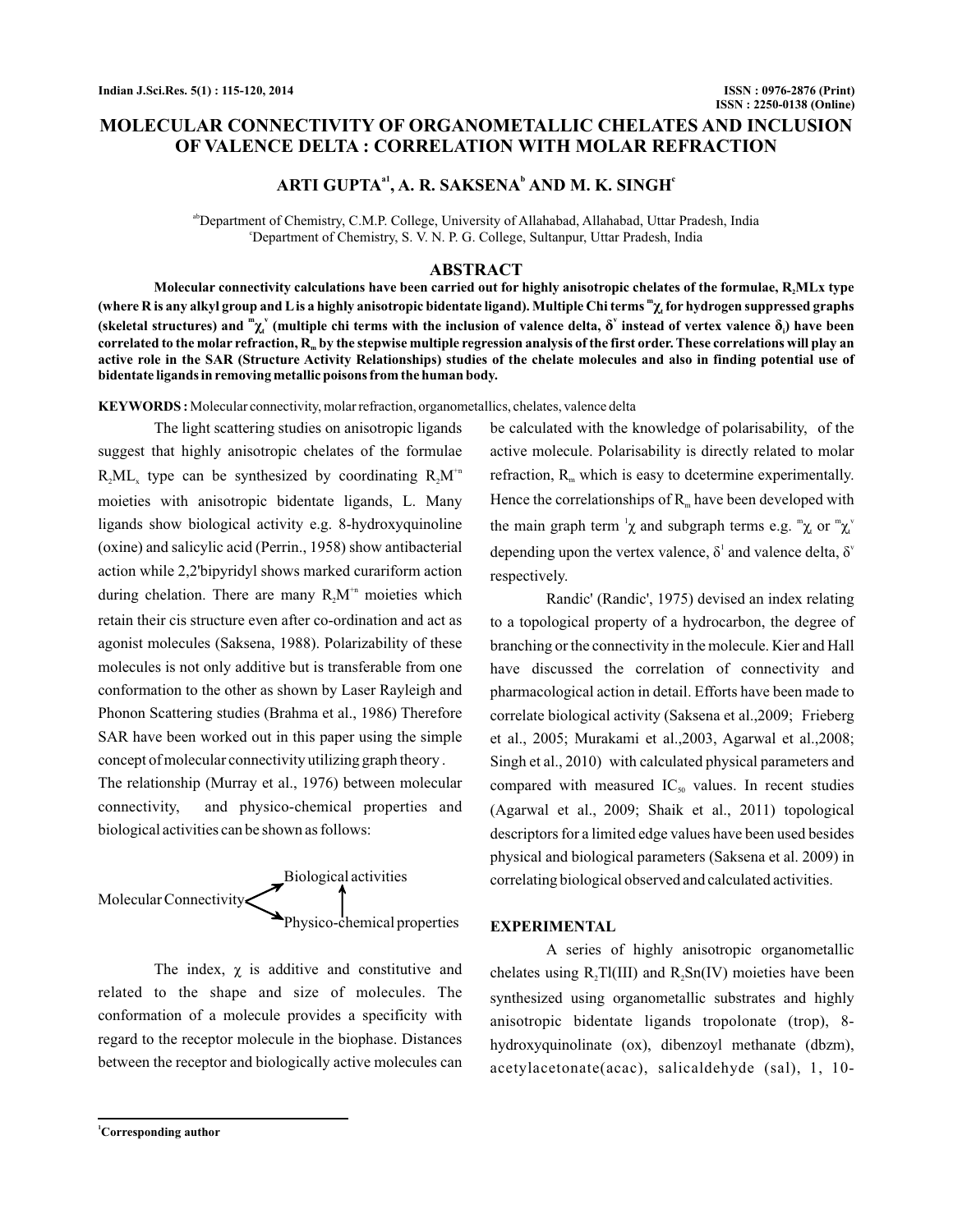phenonthroline(phen) and 2,2'-bipyridyl(bpy).

The purity of the synthesized organometallic chelates has been improved by crystallization from the saturated solution in cyclohexane. Cyclohexane obtained from B.D.H. has been redistilled in a quick-fit vertical column and the fraction distilling between  $80-81^{\circ}$ C was used for preparing solutions.

Refractive index of fairly dilute solution has been measured on a calibrated Bausch and Lomb Model 33-45- 03 series 021 precision refractometer at  $25+0.1^{\circ}$ C. A He-Ne Laser of 3mW has been used as light source. Temperature has been controlled by circulating water in the outer cell jacket from an NBE type ultrathermostat. Density measurements have been made on a westphal type balance in a temperature controlled room at  $25+0.1^{\circ}$ C. The uncertainty in refractive index, n and density d is of the order of +0.00001 and 0.1% respectively. Refractive index n2 and d2 of chelates have been derived from the experimental value n and density d for fairly dilute solutions.The following equations have been used which hold good in this concentration range.

For fairly dilute solutions, the following equations hold good,

 $n = n_1 w_1 + n_2 w_2$  (1)

or  $n_2$  =

$$
\mathbf{d} = \mathbf{d}_1 \mathbf{w}_1 + \mathbf{d}_2 \mathbf{w}_2 \tag{2}
$$

or 
$$
d_2 = \frac{d - d_1 w_1}{w_2}
$$

and 
$$
R_m = \frac{n_2^2 - 1}{n_2^2 + 2} \cdot \frac{M_2}{d_2}
$$
 (3)

here 1 refers to the solvent, 2 refers to the solute and  $w_2$  is weight fraction of solute. In a few cases  $R_p$  has been taken as  $R_{m'}$  calculated from the bond refraction additivity.

#### **RESULTSAND DISCUSSION**

 $n - n_1w$  $\frac{\mathbf{n}_1 \mathbf{w}_1}{\mathbf{W}_2}$ 2

According to Randic' for hydrogen suppressed

graphs of hydrocarbons, the connectivity index between two vertices  $v_i \& v_j$  can be written as,

$$
\chi=(\delta_i,\,\delta_j\,\,i)^{-\frac{1}{2}}
$$

The total molecular connectivity is equal to  $\Sigma \chi$  i.e. sum of all connectivity indices for all distinct paths. The term 'Chi' depends on type of paths, therefore, are evaluated for all subgraphs. The hydrogen suppressed graphs known as skeletal structure for the Organothallium (III) and Tin (IV) chelates respectively. These graphs also labelled with  $\chi$ terms per bond. The chain subgraphs are defined by m vertices and all other by m+1 vertices, where m is the subgraph order. The " $\chi$  terms can be defined as,

$$
{}_{\mathbf{w}}^{\mathbf{m}}\boldsymbol{\chi}_{t} = \sum_{\mathbf{G}}^{\mathbf{m}}\frac{\mathbf{m}^{-1}}{i}\left(\!\boldsymbol{\hat{\mathbf{S}}}_{i}\right)^{1/2} \!\!\!\!\text{ted subgraphs with } \mathbf{m}
$$

edges, the product is over the vertices of subgraph G, and  $\delta_i$ is the valence of vertex i in hydrogen suppressed graph.

While evaluating  ${}^m\chi_t$  terms, all bonds are considered to be single bonds. The hetero atoms, metallic or non-metallic have been retained in the hydrogen suppressed subgraphs and the vertex valencies,  $\delta_i$  are calculated in the same way as has been done for a carbon atom in hydrocarbons. This is an extension of the original concept given by Randic' in his scheme. In evaluating  $\chi$  for cyclic molecules, 0.5 is subtracted for each ring. This is calculated by spanning trees of a graph for a cyclic molecule. Amidon and Anik used this modification terms in treating hydrocarbon solubility data (Amidon, 1976).

One approach of valence delta  $\delta^v$  has been introduced with the objective to develop valence values for hetero atoms that are nonempirical in the sense of formal connectivity and consonant with the underlying electronic structures of heteroatoms in molecules. Thus  $\delta_i^{\nu} = z^{\nu} - h_i$  where  $z<sup>v</sup>$  is the number of valence electrons and hi is the number of hydrogen atoms suppressed.  ${}^{\mathfrak{m}}\chi^{\nu}$  terms have been calculated in the same way as " $\chi$  terms have been evaluated after labelling vertices by  $\delta^{\nu}$  instead of  $\delta_{\nu}$ . The terms  ${}^{\mathfrak{m}}\chi_{\nu} \& {}^{\mathfrak{m}}\chi_{\nu}^{\nu}$  for  $R_2T1^{\text{III}}$ L type chelates are described in tables 1 and 2 and for  $R_2 SN^{\text{IV}}L_2$  type chelates are described in table 3 and 4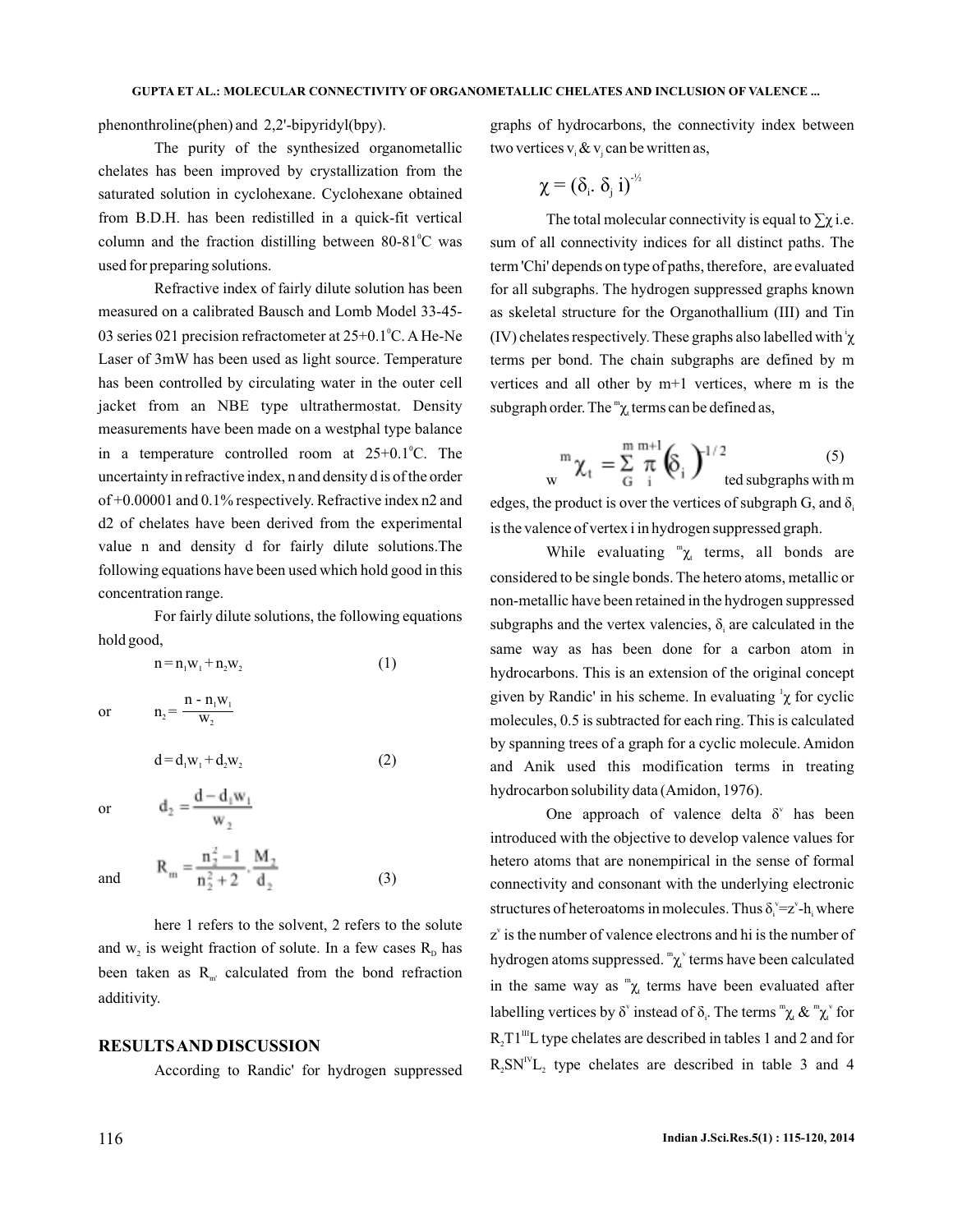| S. No.          | Chelates                  | $R_{m}$<br>cm<br>$\text{mol}^{\text{-}}$ | $\sim$<br>∼ | $4\gamma$<br>v | $\sim$<br>$\lambda$ P | $3\chi_C$ | $4\gamma$<br>λP | $4\gamma$<br>$\lambda$ PC | $\sim$<br>$\chi_{\rm CH}$ |
|-----------------|---------------------------|------------------------------------------|-------------|----------------|-----------------------|-----------|-----------------|---------------------------|---------------------------|
| $*1$            | Et <sub>2</sub> TI (trop) | 48.354                                   | 5.17        | 6.20           | 3.83                  | 1.01      | 2.29            | 1.07                      | 0.14                      |
| $*2.$           | Et <sub>2</sub> TI (ox)   | 59.993                                   | 6.49        | 5.38           | 3.67                  | 2.72      | 1.87            | 0.95                      | 0.10                      |
| $*3.$           | $Et2T1$ (dbzm)            | 91.673                                   | 10.67       | 9.15           | 6.13                  | 2.66      | 3.69            | 1.40                      | 0.00                      |
| $**\mathcal{L}$ | $Me2$ Tl (acac)           | 38.524                                   | 4.45        | 3.41           | 1.52                  | 2.16      | 1.00            | 0.77                      | 0.00                      |
| $**5.$          | $Me2$ Tl (Sal.)           | 47.244                                   | 3.84        | 5.42           | 2.86                  | 2.13      | 1.74            | 1.11                      | 0.00                      |

Table 1 : Molar Refraction and <sup>m</sup><sub>χ,</sub> terms for stepwise multiple regression analysis

 $*1. R<sub>m</sub>$  calc. is determined by the feedback of variables.

\*\*2. $R_{\text{m}}$ obs. have been taken as RD value obtained from the bond refraction additivity, other  $R_{\text{m}}$  values have been evaluated from the experimental data of n.

3.Due to 5 equations & 7 variables;  $\chi_1$ ,  $\chi_{\text{FC}} \& \chi_{\text{CII}}$  could not be included. However, it would not affect  $R<sub>m</sub>$  calc. since r is almost one and s is practically zero.

| S. No. | Chelates                  | $R_m$ cm <sup>3</sup> mol <sup>-1</sup> | $\mathbf{v}^{\mathrm{t}}$ | $\alpha^1 \chi^3$ | $2\chi^v$ | $3\chi_{\rm P}^{\rm v}$ | $\frac{3}{2}\chi_{\mathrm{C}}^{\mathrm{v}}$ |
|--------|---------------------------|-----------------------------------------|---------------------------|-------------------|-----------|-------------------------|---------------------------------------------|
| 1.     | $Et_2Tl(trop)$            | 46.354                                  | 5.17                      | 5.97              | 3.50      | 2.02                    | 1.65                                        |
| 2.     | Et <sub>2</sub> TI (ox)   | 69.993                                  | 6.49                      | 6.11              | 3.38      | 1.75                    | 0.78                                        |
| 3.     | $Et2TI$ (dbzm)            | 91.673                                  | 10.67                     | 8.66              | 4.41      | 2.38                    | 0.67                                        |
| 4.     | Me <sub>2</sub> T1 (acac) | 38.524                                  | 4.45                      | 3.94              | 2.58      | 1.18                    | 0.80                                        |
| 5.     | $Me2$ T1(sal)             | 47.244                                  | 3.84                      | 4.15              | 2.53      | 0.95                    | 0.76                                        |

Table 2 : Molar Refraction and  $\mathbb{T}^\mathsf{v}_\mathcal{X}$  terms for stepwise multiple regression analysis

1. Regression upto  $3\chi_c^{\text{v}}$  is not done due to short of equivalent equations.

2. Here, trop = tropolonate,  $C_7H_5O_2$ ; Ox = Oxinate or 8-hydroxyquinolinate,  $C_9H_6NO$ ;

 $dbzm = dibenzoyl$  methanate,  $C_{15}H_{11}O_2$ ; acac = acetylacetonate,  $C_5H_7O_2$ ; sal = salicaldehyde ligand,  $C_7H_5O_2$ .

| $\overline{S}$ .<br>No. | Chelates                                | $R_{m}$<br>cm <sup>2</sup><br>$mol-1$ | $\sim$<br>λ. | $^{-2}$ $\chi$ | $\boldsymbol{1}^3 \chi_{\text{P}}$ | $\frac{3}{2}\chi_{\mathrm{C}}$ | $\boldsymbol{1}^3 \chi_{\text{P}}$ | $^4\chi_\mathrm{PC}$ | $^4 \chi_{\rm{CH}}$ |
|-------------------------|-----------------------------------------|---------------------------------------|--------------|----------------|------------------------------------|--------------------------------|------------------------------------|----------------------|---------------------|
| $**1$                   | $Me2 SnCl2 (phen)$                      | 105.702                               | 7.11         | 7.05           | 4.22                               | 2.32                           | 2.56                               | 1.39                 | 0.00                |
| $**2.$                  | Me <sub>2</sub> SnCl <sub>2</sub> (bpy) | 73.170                                | 4.97         | 5.39           | 3.31                               | 2.19                           | 1.76                               | 1.38                 | 0.00                |
| $***3.$                 | $Et_2T_1(ox)_2$                         | 110.768                               | 11.82        | 9.96           | 6.67                               | 3.40                           | 3.97                               | 2.21                 | 0.17                |
| $*4.$                   | $Bu_2Sn(trop)_2$                        | 94.120                                | 12.82        | 9.96           | 5.86                               | 3.06                           | 3.66                               | 1.74                 | 0.17                |
| $*5$ .                  | $Bu_2Sn(ox)_2$                          | 125.640                               | 14.75        | 10.66          | 6.65                               | 2.95                           | 4.23                               | 1.76                 | 0.17                |
| $*6.$                   | $Bu_2Sn(dbz)_2$                         | 201.756                               | 18.32        | 16.99          | 10.72                              | 3.99                           | 6.69                               | 2.53                 | 0.00                |
| $*7$                    | $Bu_2Sn(sal.)_2$                        | 14.224                                | 10.95        | 10.07          | 6.06                               | 2.37                           | 3.57                               | 1.51                 | 0.00                |
| $***8.$                 | $n-Oct_2.Sn(ox)_2$                      | 162.760                               | 18.43        | 14.37          | 8.87                               | 3.11                           | 6.32                               | 1.91                 | 0.14                |
| $***9.$                 | $n-Oct_2.Sn(dbzm)_2$                    | 179.312                               | 20.68        | 17.92          | 11.60                              | 3.18                           | 9.70                               | 2.50                 | 0.00                |

**TABLE 3: Molar Refraction and "** $\chi$ <sup>"</sup> terms for stepwise multiple regression analysis  $(\mathbb{R}_2 \text{Sn}^{\text{IV}} \text{L}_2)$ 

\*1. Rm calc. is determined by the feedback of variables.

\*\*2.Rmobs. has been taken as the RD value obtained from the bond refraction additivity and other Rm values have been evaluated from the experimental data of n.

3.Here, phen =  $1,10'$ -phenonthroline; bpy =  $2,2'$ -bipyridyl.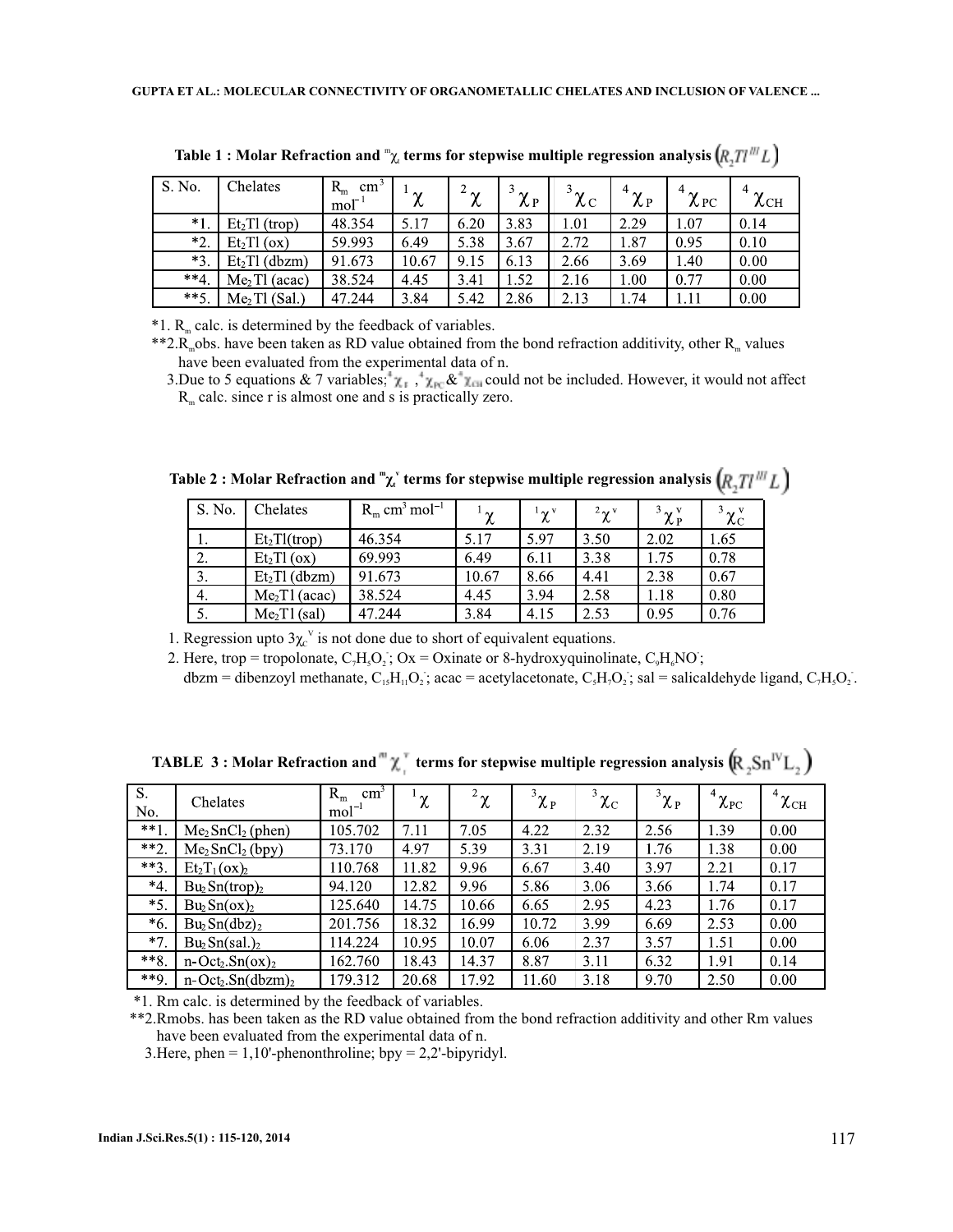| S.  | Chelates                                     | $R_m$ cm <sup>3</sup> | $\mathbf{v}^{\mathrm{t}}$ | $^1\chi$ <sup>v</sup> | $2\chi^v$ | $3\chi_{P}^{\nu}$ | $3\chi^v_{\rm C}$ | $4\chi_P^v$ | $4\chi^{\rm v}_{\rm C}$ | $4\chi_{\rm CH}^{\rm v}$ |
|-----|----------------------------------------------|-----------------------|---------------------------|-----------------------|-----------|-------------------|-------------------|-------------|-------------------------|--------------------------|
| No. |                                              | $mol-1$               | Λ.                        |                       |           |                   |                   |             |                         |                          |
| 1.  | $Me2SnCl2$ (phen)                            | 105.702               | 7.11                      | 6.61                  | 3.87      | 1.71              | 0.54              | 0.92        | 0.33                    | 0.00                     |
| 2.  | Me <sub>2</sub> SnCl <sub>2</sub> (bpy)      | 73.170                | 4.97                      | 6.19                  | 2.70      | .24               | 0.79              | 0.64        | 0.42                    | 0.00                     |
| 3.  | $Bu_2Sn(trop)_2$                             | 110.768               | 11.82                     | 8.79                  | 4.36      | 2.17              | 1.18              | 1.30        | 0.66                    | 0.04                     |
| 4.  | $Bu_2Sn(trop)_2$                             | 94.120                | 12.82                     | 9.82                  | 6.08      | 4.29              | 0.54              | 0.60        | 0.20                    | 0.04                     |
| 5.  | $Bu_2Sn(ox)_2$                               | 125.640               | 14.75                     | 11.40                 | 6.11      | 3.33              | 1.34              | 1.63        | 0.57                    | 0.05                     |
| 6.  | $Bu_2Sn(dbzm)_2$                             | 201.756               | 18.32                     | 16.15                 | 8.81      | 4.40              | 1.17              | 1.88        | 0.33                    | 0.00                     |
| 7.  | $Bu_2Sn(sal.)_2$                             | 114.224               | 10.95                     | 9.80                  | 5.16      | 3.05              | 0.81              | 1.38        | 0.29                    | 0.00                     |
| 8.  | $n-Oct_2.Sn(ox)_2$                           | 162.760               | 18.43                     | 15.36                 | 8.93      | 5.11              | 0.83              | 2.96        | 0.39                    | 0.04                     |
| 9.  | $n$ -Oct <sub>2</sub> .Sn(dbzm) <sub>2</sub> | 79.312                | 20.68                     | 20.01                 | 12.66     | 6.22              | 0.69              | 3.30        | 0.33                    | 0.04                     |

Table 4: Molar Refraction and  $^{\text{m}}\chi_{_1}^{\tau}$  terms for stepwise multiple regression analysis  $\left(\!R_2\!\mathit{Sn}^{\text{IV}}\!\mathit{L}_2\right)$ 

**TABLE 5 : Best correlations for molar refraction R<sup>m</sup>**

| S. No. | <b>Chelates</b>       | <b>Correlations</b>                                                                                                                                                                                 |
|--------|-----------------------|-----------------------------------------------------------------------------------------------------------------------------------------------------------------------------------------------------|
| -1.    | $R_2TI^{\text{III}}L$ | (i) R <sub>m</sub> = 2.8897 <sup>1</sup> $\chi$ + 4.9535 <sup>2</sup> $\chi$ + 0.5757 <sup>3</sup> $\chi$ <sub>p</sub> + 8.1746 <sup>3</sup> $\chi$ <sub>c</sub> – 9.7690                           |
|        |                       | $n = 5$ , $r = 0.9999$ , $s = 7.6834e-09$ , P.E. in $r=1.0051e-09$                                                                                                                                  |
|        |                       | (ii) $R_m$ =2.5816 <sup>1</sup> $\chi$ + 14.0349 <sup>1</sup> $\chi$ <sup>v</sup> + 5.8509 <sup>2</sup> $\chi$ <sup>v</sup> – 33.2173 <sup>3</sup> $\chi$ <sup>v</sup> <sub>n</sub> – 4.1605        |
|        |                       | $n=5$ , $r=1.0000$ , $s=1.6764e-08$ , P.E. in $r=-1.6961e-09$                                                                                                                                       |
|        | $(R_2Sn^{IV}L_2)$     | (i) R <sub>m</sub> = -2.0316 <sup>1</sup> $\chi$ -43.1479 <sup>2</sup> $\chi$ + 85.4325 <sup>3</sup> $\chi$ <sub>0</sub> + 123.7941 <sup>3</sup> $\chi$ <sub>c</sub> +                              |
|        |                       | $13.2600^{4} \chi_{p} - 233.1412^{4} \chi_{PC} - 164.7593^{4} \chi_{CH} + 63.7664$                                                                                                                  |
|        |                       | n=9, r=0.9991, s=1.2475e-03, P.E. in r=1.3222e-04                                                                                                                                                   |
|        |                       | (ii) $R_m = 27.7133^1 \chi - 57.0189^1 \chi^v + 63.7918^2 \chi^v - 10.08^3 \chi^v +$                                                                                                                |
|        |                       | $48.0965^{3}\gamma_{C}$ <sup>v</sup> + 11.4387 <sup>4</sup> $\gamma_{P}$ <sup>v</sup> + 76.5988 <sup>4</sup> $\gamma_{C}$ <sup>v</sup> - 2204.95 <sup>4</sup> $\gamma$ <sup>v</sup> <sub>CH</sub> - |
|        |                       | 5.8872                                                                                                                                                                                              |
|        |                       | $n=9$ , $r=1.0000$ , $s=5.6159e-07$ , P.E. in $r=4.2088e-08$                                                                                                                                        |

| TABLE 6: Molecular Connectivity increment in the formation of a structure of Chelate/molecule |  |  |
|-----------------------------------------------------------------------------------------------|--|--|
|                                                                                               |  |  |

| S. No.           | Molecules                                            | $^1\chi$                | $1\chi_{\rm S}+n^1\chi_{\rm L}$ | $\Delta \chi = {}^{1}\chi_{\text{C}} - ({}^{1}\chi_{\text{s}} + n {}^{1}\chi_{\text{L}})$ |
|------------------|------------------------------------------------------|-------------------------|---------------------------------|-------------------------------------------------------------------------------------------|
|                  |                                                      | $\chi_L$                |                                 |                                                                                           |
| 1.               | Tropolone                                            | 3.80                    |                                 |                                                                                           |
| $\overline{2}$ . | 8-hydroxyquinoline                                   | 4.38                    |                                 |                                                                                           |
| $\overline{3}$ . | Dibenzoylmethane                                     | 7.73                    |                                 |                                                                                           |
| 4.               | Salicaldehyde                                        | 4.05                    |                                 |                                                                                           |
|                  |                                                      | $^{\rm l} \chi_{\rm s}$ |                                 |                                                                                           |
| 5.               | Et <sub>2</sub> SnCl <sub>2</sub>                    | 3.12                    |                                 |                                                                                           |
| 6.               | Bu <sub>2</sub> SnCl <sub>2</sub>                    | 5.12                    |                                 |                                                                                           |
| 7.               | $n$ -Oct <sub>2</sub> SnCl <sub>2</sub>              | 7.91                    |                                 |                                                                                           |
| 8.               | $\overline{\mathrm{Et}_2}\mathrm{TIC1}$              | 3.12                    |                                 |                                                                                           |
|                  |                                                      | $^1\chi_{\rm C}$        |                                 |                                                                                           |
| 9.               | $\overline{\mathrm{Et}}_2\mathrm{Sn}(\mathrm{ox})_2$ | 11.82                   | 11.88                           | $-0.06$                                                                                   |
| 10.              | $Bu_2Sn(ox)_2$                                       | 14.75                   | 13.88                           | $-0.11$                                                                                   |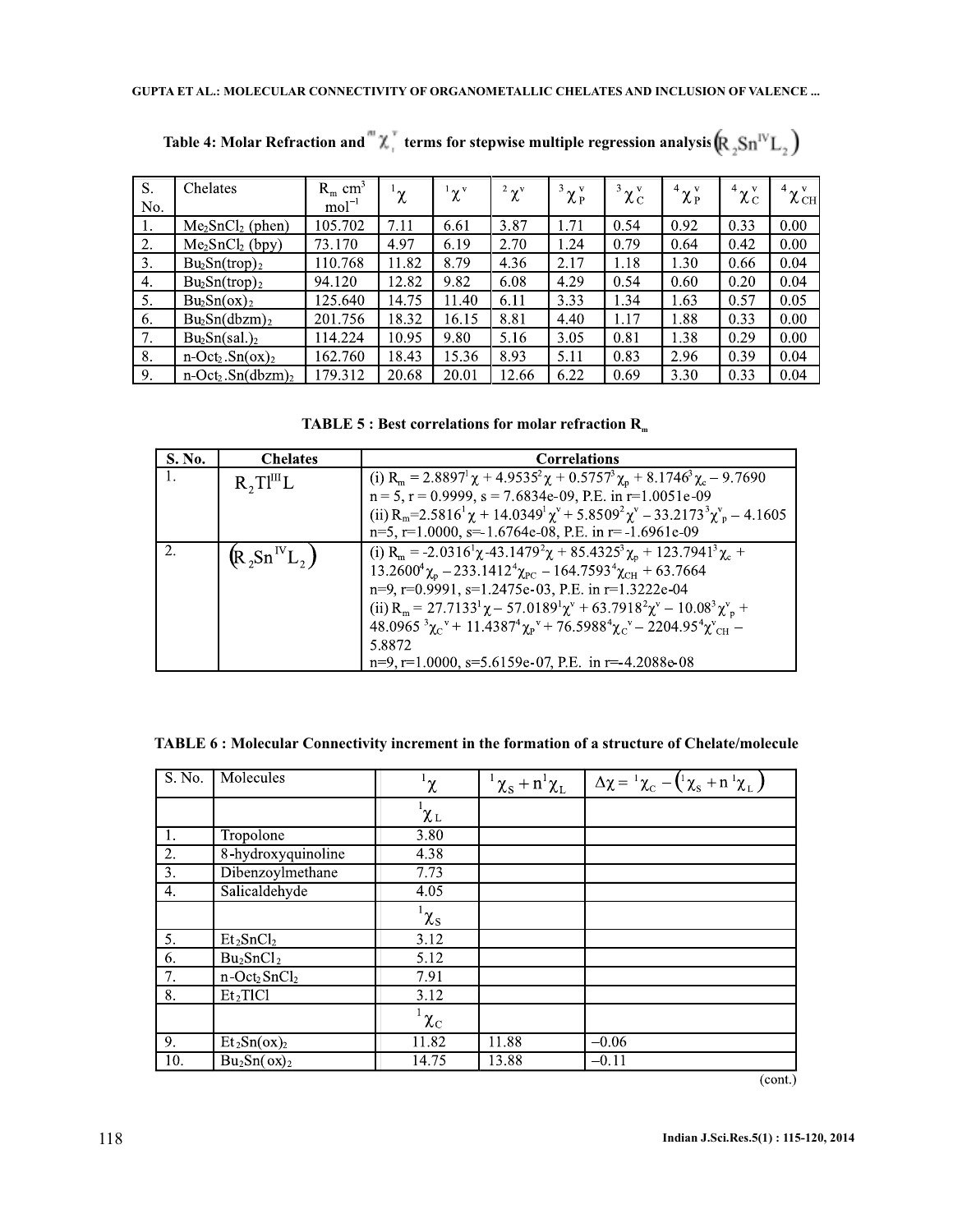| $\overline{11}$ . | $n$ -Oct <sub>2</sub> Sn(ox) <sub>2</sub>   | 18.43 | 16.67 | $+1.96$ |
|-------------------|---------------------------------------------|-------|-------|---------|
| $\overline{12}$ . | $Bu_2Sn(dbzm)_2$                            | 18.32 | 20.58 | $-2.26$ |
| $\overline{13}$ . | $n$ -Oct <sub>2</sub> Sn(dbzm) <sub>2</sub> | 20.68 | 23.37 | $-2.69$ |
| 14.               | $Bu_2Sn(trop)_2$                            | 12.82 | 12.72 | $+0.08$ |
| 15.               | $Bu_2Sn(sal)_2$                             | 10.5  | 13.22 | $+2.27$ |
| 16.               | Et <sub>2</sub> TI (trop)                   | 6.17  | 6.92  | $-0.75$ |
| 17.               | Et <sub>2</sub> TI(ox)                      | 6.49  | 7.50  | $-1.01$ |
| 18.               | $Et2TI$ (dbzm)                              | 10.67 | 10.85 | $-0.18$ |

where  $s =$  substrates,  $L =$  ligands,  $C =$  chelates;  $=$  connectivity increment in main graph. Similarly calculations can be made for (phen)  $\&$  (bpy) derivatives.

whereas the molecular connectivity increments are described in the table 6.

Stepwise multiple regression analysis has been carried out on molar refraction R<sub>m</sub> and  ${}^m\chi$  or  ${}^m\chi$ <sup>v</sup> terms. Best correlations have been described in the table 5.

## **CONCLUSION**

In the evaluation of molecular connectivity indices, known rigid planar structures have been taken into consideration i.e. two dimensional concept of structure rather than a conformation. It appears that molar refraction depends more on subgraph terms than on  $\chi$  i.e. main graph terms. Inclusion of valence delta,  $\delta^{\nu}$  improves t23he quality of a correlation as is demonstrated in table 5. Even this concept can be improved if the valence delta for a hetero atom;  $\delta_{N}^{\nu}$ ,  $\delta_{T1}^{\nu}$  and  $\delta_{Sn}^{\nu}$  is also included as an additional variable in the regression analysis. Randic' has slightly improved  $\chi^V$  calculations by including bond order in summing up bond connectivity terms,  $C_k$  values.

The molar refraction is proportional to the electronic polarisability  $\alpha_{E}$  of a molecule which is directly related to the intermolecular forces taking part in drugreceptor interactions (Norrington et al., 1975). It can be safely presumed that molecular connectivity is additive and constitutive in nature as the molar refraction. SAR studies on chelates have a bright future in the removal of heavy metals from the human body by selectively choosing anisotropic ligands as demonstrated by the above studies.

### **ACKNOELEDGEMENT**

Financial assistance from U.G.C., New Delhi (India) is thankfully acknowledged.

#### **REFERENCES**

- Agarwal V. K., Dubey V.K., Shaik B., Singh J., Singh K., Khadikar P.V., 2009. Modeling of lipophilicity of some organic compounds using structural and topological indices. J. Indian Chem. Soc. 86: 337.
- Agrawal V. K., Singh J., Singh S., Khadikar P.V.,2008. Use of Topological as well as quantum chemical parameters in modeling antimalarial activity of 2,4-diamino-6-quinazoline sulfonamides. Oxid. Comm. 1: 2-17.
- Amidon G. L. and Anik S. T., 1976. Comparison of several molecular topological indexes with molecular surface area in aqueous solubility estimation. J. Pharm. Sci., **65**: 801.
- Brahma S. K., Howard Jr. W. F., Saksena A. R. and Nelson W. H., 1986. Ligands as optical structural probes. 6. A light-scattering test of the additivity and transferability of ligand optical anisotropies in complexes. J. Phys. Chem.. **90**: 261.
- Frieberg C. and H. Brotz H., 2005. Functional genomics in antibacterial drug discovery. Oesterhelt, Drug Discovery Today, 10: 927.
- Murakami K. S. and Darst S. A., 2003. Bacterial RNA polymerases: the wholo story, Curr. Opin. Struct. Biol., **13**: 31.
- Murray W. J., Kier L. B. and Hall L. H., 1976. Molecular connectivity. 6. Examination of the parabolic relationship between molecular connectivity and biological activity. J. Med. Chem. 8: 573.
- Norrington F. E., Hyde R. M., Williams S. G. and Wooten R., 1975. Physicochemical-activity relations in practice. 1. Rational and self-consistent data bank J. Med. Chem. **18**: 604.